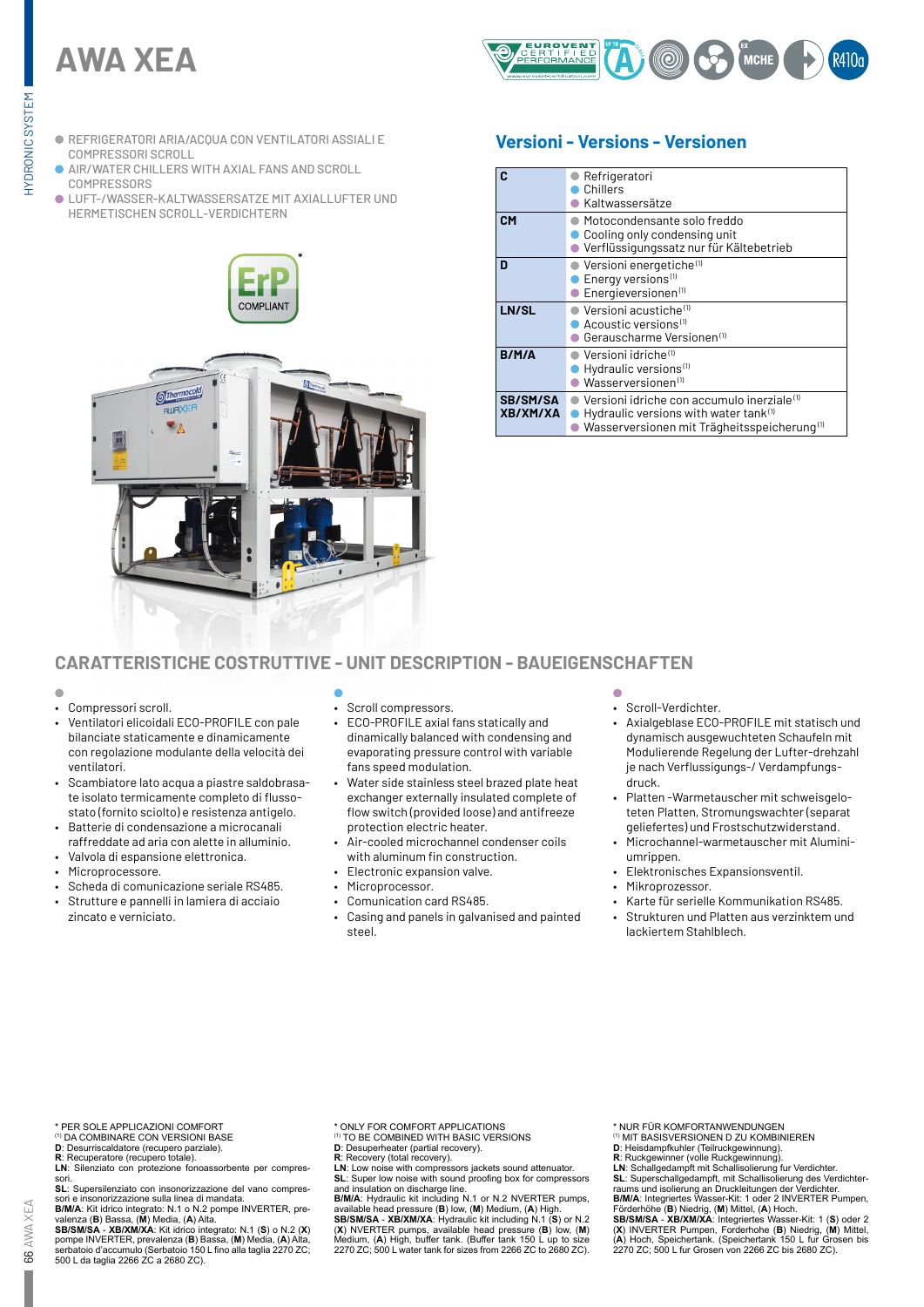# **ACCESSORI A RICHIESTA - ACCESSORIES ON DEMAND - ZUBEHÖR AUF ANFRAGE**

#### **ACCESSORI MONTATI**

- Kit protezione antigelo per versioni idriche. • Tenuta maggiorata della pompa per funziona-
- mento con glicole >  $25\%$  o >  $40\%$ . • Kit per basse temperature esterne (fino a
- $-10^{\circ}$ C). • Rifasamento compressori cos phi 0.91.
- Interruttori automatici per carichi (esclusa
- pompa).
- Cavi elettrici numerati.
- Resistenza elettrica quadro elettrico con termostato.
- Controllo di sequenza e protezione mancanza fase.
- Scheda seriale con protocollo BacNet MS/TP o TCP/IP.
- Gateway Modbus LonTalk™.
- Commutazione delle pompe di circolazione. • Griglie di protezione batteria di condensazione.
- Griglie antintrusione (include le griglie di protezione batterie).
- .<br>Kit manometri gas.
- Ventilatori ECO-PROFILE ELECTRONIC.
- Ventilatori ECO-PROFILE ELECTRONIC alta prevalenza (100 Pa).
- Trattamenti speciali batterie.
- Diffusori Axitop.
- Alimentazione elettrica senza neutro 400V/3ph.
- Kit Victaulic.
- Soft Starter.
- Kit Container.

#### **ACCESSORI SCIOLTI**

- Pannello di controllo remoto.
- Gruppo di riempimento automatico.
- Filtro acqua.
- Kit raccordo flangiato.
- Kit manometri acqua.
- Antivibranti in gomma e/o a molla.

### **MOUNTED ACCESSORIES**

- Anti-freeze protection for hydraulic versions.
- Oversized water pump seal for operation with  $a$  alvcol > 25% or > 40%.
- Low ambient temperature kit (down to -10°C).
- Power factor correction to cos phi 0.91.
- Automatic circuit breakers for load (without pump).
- Numered wires on electric board. • Control panel electric heater with thermo
	- stat. • Phase failure protection relay.
- TP Serial card with BacNet Protocol MS/TP or TCP/IP.
- Gateway Modbus LonTalk™.
- Water pumps automatic changeover.
- Condensing coil protection grilles.
- Complete anti-intrusion grilles.
- Gas gauges.
- ECO-PROFILE ELECTRONIC fans. • ECO-PROFILE ELECTRONIC fan - high head
- pressure (100 Pa).
- Special treatments for condenser coils.
- Aviton Diffusers
- Victaulic Kit.
- Soft Starter.
- Container Kit.

#### **LOOSE ACCESSORIES**

- Remote control display.
- Automatic water filling.
- Water strainer.
	- Flange adaptors.
	- Water gauges.
	- Rubber and/or spring anti vibration mounts.

### **EINGEBAUTE ZUBEHÖRTEILE**

- Frostschutzsatz für Wasserausführungen. • Erhohte Abdichtung der Pumpe fur den
- Betrieb mit Glykol> 25% or > 40%. • Kit für niedrige Außentemperaturen (bis  $-10^{\circ}$ C).
- Verdichter-Phasenregelung cos phi 0,91.
- Automatische Schalter für Lasten (Pumpe ausgenommen).
- Nummerierte Elektrokabel.
- Elektrischer Widerstand der Schalttafel mit Thermostat.
- Sequenzsteuerung und Phasenausfallschutz.
- Serielle Karte mit BacNet-Protokoll MS/TP oder TCP/IP.
- LonTalk™-Gateway.
- Umschaltung der Umwälzpumpe.
- Schutzgitter Verflüssigungs-register.
- Intrusionsschutzgitter (schließt die Registerschutzgitter ein)
- Kältegasmanometer-Kit.
- Gebläse ECO-PROFILE ELECTRONIC.
- Gebläse ECO-PROFILE ELECTRONIC mit hohem stat. Druck 100 Pa.
- Spezielle Behandlungen Verflüssigerrohrschlangen.
- Axitop Diffusor.
- Victaulic Kit.
- Soft Starter.
- Container Kit.

#### **SEPARATE ZUBEHÖRTEILE**

- Fernsteuertafel.
- Automatisches Füllaggregat.
- Wasserfilter.
	- Kit mit geflanschtem Anschluss.
	- Wassermanometer-Kit.
	- Schwingschutzteile aus Gummi und/oder mit Feder.

# **VANTAGGI - ADVANTAGES - VORTEILE**

#### $\blacksquare$

- **• Le macchine della famiglia AWA XEA sono progettate in conformita al regolamento Europeo (ECODESIGN ENER LOT21 - Tier 2) in vigore a partire da Gennaio 2021, riguardante tutti i prodotti di raffrescamento per la climatizzazione d'ambiente.**
- **• La gamma contrassegnata dal marchio EA utilizza scambiatori ad alto rendimento con bassi Δt refrigerante/fluido consentendo il raggiungimento di alte efficienze.**
- **• Funzionamento affidabile in raffrescamento anche a bassissime temperature esterne.**

**HIGH** 

**SFFR** 

- **• The AWA XEA units are designed in compliance with the European Regulation (ECODESIGN ENER LOT21 - Tier 2) in force from January 2021, related to all comfort chillers.**
- **• The range marked by the trademark EA use heat exchangers characterized by high performances and low refrigerant/ fluid Δt, allows to reach high energy efficiencies.**
- **• Reliable operation in cooling mode operation also with very low outdoor temperature.**

**HIGH ENERGY** 

**EFFICIENCY** 

٠

10°C

- **• Die Geräte AWA XEA sind in Übereinstimmung mit der europäischen Regulierung (ECODESIGN ENER LOT21 - Tier 2), die ab Januar 2021 in Kraft ist, im Zusammenhang mit allen Kühlers für die Umgebungsluft.**
- **• Fur die mit der marke EA gekennzeichnete baureihe werden hochleistungsfahige warmetauscher mit niedrigen Δt des/ der kaltemittels/flussigkeit eingesetzt, wodurch es moglich ist, hohe wirkungsgrade zu erreichen.**
- **• Ein zuverlassiger Betrieb gewahrleistet ist auch bei niedrigen Ausentemperaturen.**

AWA XEA 67

AWA XEA 67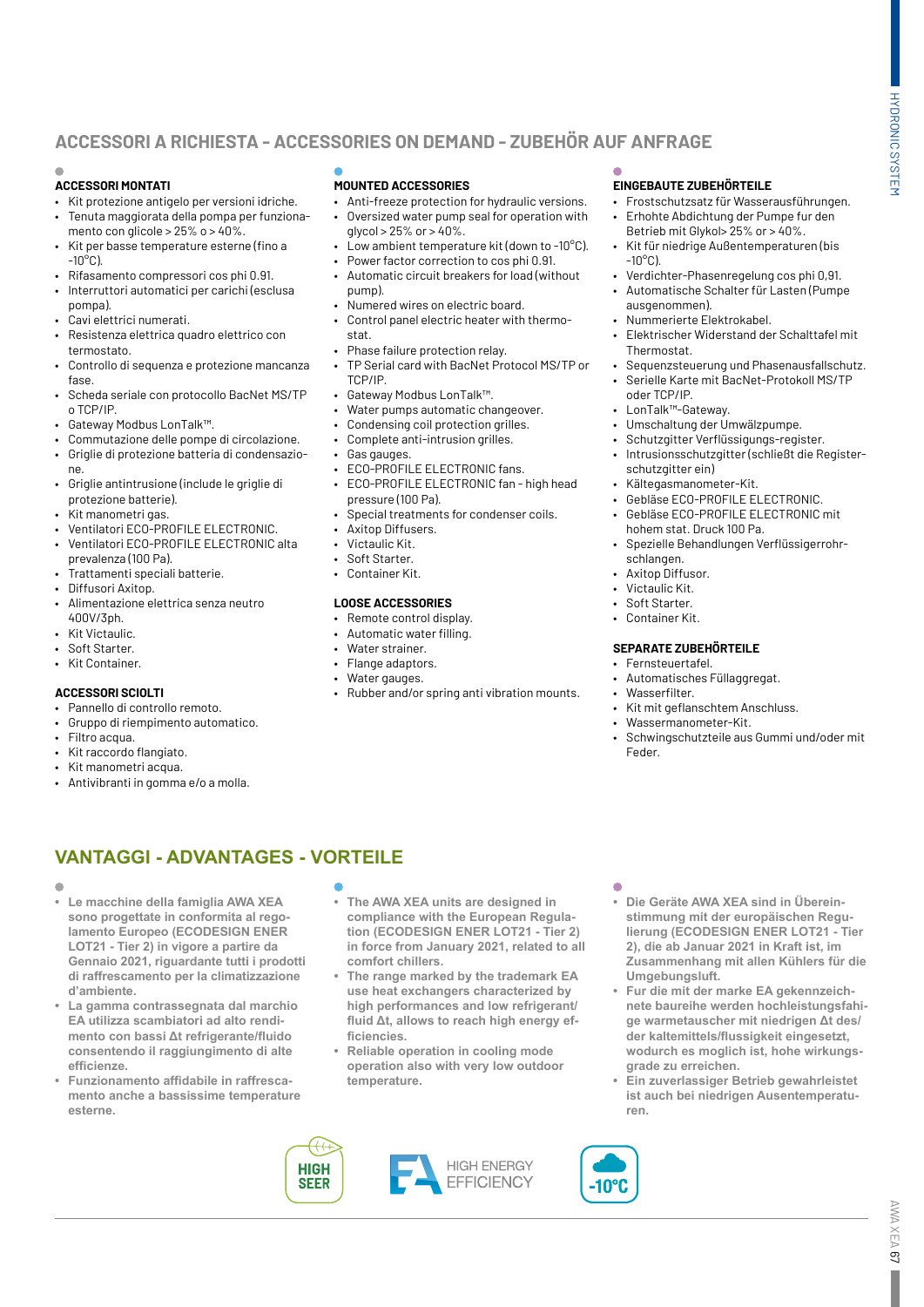#### **DATI TECNICI GENERALI - GENERAL TECHNICAL DATA - ALLGEMEINE TECHNISCHE DATEN**

| Mod.                | Vers.     |                                                                                                                     | 2130Z          | 2140 Z         | 2150 Z         | 2160 Z         | 2190 Z         | 2200 Z         | 2215 Z         | 2225 Z         | 2240 Z         | 2250 Z         | 2260Z          | 2270 Z         |
|---------------------|-----------|---------------------------------------------------------------------------------------------------------------------|----------------|----------------|----------------|----------------|----------------|----------------|----------------|----------------|----------------|----------------|----------------|----------------|
|                     |           | Refrigerazione - Cooling - Kältebetrieb <sup>(1)</sup>                                                              |                |                |                |                |                |                |                |                |                |                |                |                |
| <b>CC</b>           | C         | kW                                                                                                                  | 129            | 137            | 149            | 160            | 181            | 193            | 205            | 217            | 231            | 241            | 252            | 261            |
| PI                  |           | kW                                                                                                                  | 41.7           | 45,0           | 50,2           | 55,3           | 59.5           | 64,9           | 70.5           | 76.0           | 80,3           | 84,5           | 88.9           | 93,3           |
| <b>EER</b>          |           |                                                                                                                     | 3.09           | 3,04           | 2.96           | 2,90           | 3.04           | 2,97           | 2.92           | 2,85           | 2,88           | 2,86           | 2,83           | 2,80           |
| EC                  |           |                                                                                                                     | B              | B              | B              | B              | B              | B              | B              | C              | C              | C              | C              | C              |
| WF                  |           | $m^3/h$                                                                                                             | 22,1           | 23,5           | 25,6           | 27,5           | 31,1           | 33,1           | 35,3           | 37,3           | 39,7           | 41,5           | 43,3           | 44,9           |
| WPD                 |           | kPa                                                                                                                 | 28,8           | 32,3           | 37,7           | 43,3           | 31,5           | 35,5           | 40,0           | 44,3           | 30,9           | 33,4           | 36,3           | 38,8           |
|                     |           | Refrigerazione - Cooling - Kältebetrieb <sup>(2)</sup>                                                              |                |                |                |                |                |                |                |                |                |                |                |                |
| $ P \text{ rated} $ |           | kW                                                                                                                  | 129            | 137            | 149            | 160            | 181            | 193            | 205            | 217            | 231            | 241            | 252            | 261            |
| $  \eta$ s,c        |           | $\%$                                                                                                                | 168            | 168            | 166            | 161            | 168            | 169            | 166            | 161            | 161            | 161            | 161            | 161            |
| <b>SEER</b>         |           |                                                                                                                     | 4.28           | 4.27           | 4.21           | 4,11           | 4.29           | 4,30           | 4.23           | 4,10           | 4.10           | 4,11           | 4,10           | 4,10           |
|                     |           | Motocondensante solo freddo - Cooling only condensing unit - Verflüssigungssatz nur für Kältebetrieb <sup>(3)</sup> |                |                |                |                |                |                |                |                |                |                |                |                |
| <b>CC</b>           | <b>CM</b> | kW                                                                                                                  | 135            | 143            | 154            | 166            | 194            | 207            | 221            | 234            | 245            | 257            | 268            | 278            |
| PI                  |           | kW                                                                                                                  | 43,4           | 47.0           | 52.9           | 58.6           | 62.3           | 67.8           | 73.6           | 79.5           | 84,1           | 88.7           | 93,5           | 98,3           |
| <b>EER</b>          |           |                                                                                                                     | 3,10           | 3,04           | 2.92           | 2,84           | 3, 11          | 3,06           | 3,00           | 2,94           | 2,92           | 2,89           | 2,86           | 2,83           |
| CN                  |           | N.                                                                                                                  | 4              | $\overline{4}$ | $\overline{4}$ | 4              | $\overline{4}$ | $\overline{4}$ | $\overline{4}$ | $\overline{4}$ | $\overline{4}$ | $\overline{4}$ | $\overline{4}$ | 4              |
| <b>RCN</b>          |           | N.                                                                                                                  | $\overline{2}$ | 2              | $\overline{2}$ | $\overline{2}$ | $\overline{2}$ | 2              | $\overline{2}$ | $\overline{2}$ | $\overline{2}$ | $\overline{2}$ | $\overline{2}$ | $\overline{2}$ |
| Iст                 |           |                                                                                                                     |                |                |                |                |                |                | Scroll         |                |                |                |                |                |
| TP                  |           |                                                                                                                     |                |                |                |                |                |                | Step           |                |                |                |                |                |
| <b>SPWL</b>         | C         | dB(A)                                                                                                               | 85             | 85             | 86             | 86             | 88             | 89             | 90             | 90             | 90             | 90             | 90             | 90             |
| <b>SPL</b>          | C         | dB(A)                                                                                                               | 53             | 53             | 54             | 54             | 56             | 57             | 58             | 58             | 58             | 58             | 58             | 58             |
| <b>SPWL</b>         | LN        | dB(A)                                                                                                               | 84             | 84             | 84             | 85             | 87             | 87             | 88             | 88             | 88             | 88             | 88             | 88             |
| <b>SPL</b>          | LN        | dB(A)                                                                                                               | 52             | 52             | 52             | 53             | 55             | 55             | 56             | 56             | 56             | 56             | 56             | 56             |
| SPWL                | <b>SL</b> | dB(A)                                                                                                               | 83             | 83             | 83             | 84             | 86             | 86             | 87             | 87             | 87             | 87             | 87             | 87             |
| <b>SPL</b>          | SL.       | dB(A)                                                                                                               | 51             | 51             | 51             | 52             | 54             | 54             | 55             | 55             | 55             | 55             | 55             | 55             |
| <b>EPS</b>          |           | V/Ph/Hz                                                                                                             |                |                |                |                |                |                | $400/3 + n/50$ |                |                |                |                |                |

| Mod.         | Vers.     |                                                                                                                     | 2266 Z         | 2290 Z         | 2330 Z                   | 2365 Z         | 2415 Z         | 2455 Z*        | 2485 Z*        | 2540 Z         | 2595 Z         | 2635 Z         | 2680 Z       |
|--------------|-----------|---------------------------------------------------------------------------------------------------------------------|----------------|----------------|--------------------------|----------------|----------------|----------------|----------------|----------------|----------------|----------------|--------------|
|              |           | Refrigerazione - Cooling - Kältebetrieb <sup>(1)</sup>                                                              |                |                |                          |                |                |                |                |                |                |                |              |
| CC           | C         | kW                                                                                                                  | 258            | 281            | 318                      | 358            | 399            | 454            | 487            | 530            | 578            | 619            | 660          |
| PI           |           | kW                                                                                                                  | 83,0           | 90,7           | 104                      | 116            | 132            | 150            | 157            | 178            | 191            | 207            | 223          |
| <b>EER</b>   |           |                                                                                                                     | 3,11           | 3,10           | 3,07                     | 3,07           | 3,03           | 3,03           | 3,09           | 2,99           | 3,02           | 2,99           | 2,96         |
| EC           |           |                                                                                                                     | Α              | Α              | В                        | B              | В              | B              | B              | В              | B              | B              | В            |
| WF           |           | $m^3/h$                                                                                                             | 44,5           | 48,4           | 54,7                     | 61,5           | 68,7           | 78.0           | 83.8           | 91,2           | 99,4           | 107            | 113          |
| <b>WPD</b>   |           | kPa                                                                                                                 | 26,9           | 31,4           | 39,2                     | 28,1           | 34,3           | 31,0           | 35,3           | 21,4           | 25,0           | 28,4           | 31,9         |
|              |           | Refrigerazione - Cooling - Kältebetrieb <sup>(2)</sup>                                                              |                |                |                          |                |                |                |                |                |                |                |              |
| P rated      |           | kW                                                                                                                  | 258            | 281            | 318                      | 358            | 399            | 454            | 487            | 530            | 578            | 619            | 660          |
| $  \eta$ s,c |           | $\%$                                                                                                                | 176            | 174            | 174                      | 170            | 170            | 161            | 161            | 179            | 179            | 179            | 179          |
| <b>SEER</b>  |           |                                                                                                                     | 4,47           | 4,41           | 4,42                     | 4,33           | 4,32           | 404            | 403            | 4,55           | 4,55           | 4,55           | 4,55         |
|              |           | Motocondensante solo freddo - Cooling only condensing unit - Verflüssigungssatz nur für Kältebetrieb <sup>(3)</sup> |                |                |                          |                |                |                |                |                |                |                |              |
| CC           | <b>CM</b> | kW                                                                                                                  |                |                | ٠                        |                |                | $\overline{a}$ | $\overline{a}$ |                |                | ٠              | ٠            |
| PI           |           | kW                                                                                                                  | ٠              |                | ٠                        | ٠              |                |                | ٠              |                |                | ٠              | ٠            |
| <b>EER</b>   |           |                                                                                                                     | ٠              |                | $\overline{\phantom{a}}$ | ٠              |                | $\blacksquare$ | $\blacksquare$ |                |                | ٠              | ٠            |
| CN           |           | N.                                                                                                                  | $\overline{4}$ | 4              | 4                        | $\overline{4}$ | 4              | 4              | 6              | 6              | 6              | 6              | 6            |
| <b>RCN</b>   |           | N.                                                                                                                  | $\overline{2}$ | $\overline{2}$ | $\overline{2}$           | $\overline{2}$ | $\overline{2}$ | $\overline{2}$ | $\overline{2}$ | $\overline{2}$ | $\overline{2}$ | $\overline{2}$ | $\mathbf{2}$ |
| CT           |           |                                                                                                                     |                |                |                          |                |                | Scroll         |                |                |                |                |              |
| TP           |           |                                                                                                                     |                |                |                          |                |                | Step           |                |                |                |                |              |
| <b>SPWL</b>  | c         | dB(A)                                                                                                               | 91             | 91             | 93                       | 95             | 96             | 97             | 95             | 96             | 97             | 98             | 98           |
| <b>SPL</b>   | C         | dB(A)                                                                                                               | 59             | 59             | 61                       | 63             | 64             | 65             | 63             | 64             | 64             | 65             | 65           |
| <b>SPWL</b>  | LN        | dB(A)                                                                                                               | 89             | 89             | 91                       | 92             | 93             | 94             | 93             | 94             | 95             | 95             | 96           |
| <b>SPL</b>   | LN        | dB(A)                                                                                                               | 57             | 57             | 59                       | 61             | 62             | 62             | 61             | 62             | 62             | 63             | 62           |
| <b>SPWL</b>  | <b>SL</b> | dB(A)                                                                                                               | 88             | 88             | 90                       | 91             | 92             | 92             | 92             | 93             | 93             | 94             | 94           |
| <b>SPL</b>   | SL.       | dB(A)                                                                                                               | 56             | 56             | 58                       | 59             | 60             | 61             | 60             | 60             | 60             | 61             | 61           |
| <b>EPS</b>   |           | V/Ph/Hz                                                                                                             |                |                |                          |                |                | $400/3 + n/50$ |                |                |                |                |              |

HYDRONIC SYSTEM

HYDRONIC SYSTEM

- <sup>(1)</sup> Temperatura estema 35°C; temperatura acqua evaporatore  $27^{\circ}$ C. Dati secondo la normativa EN 14511.<br>Classificazione Ecodesign dei chiller per la climatizzazione d'ambiente applicazione fancoli. ns, c/SEER, come EER EER totale al 100%<br>EC Classe di efficienza Energetica<br>WF Pordita di carico<br>Prated Poteinza frigorifera nominale<br>Prated Potenza frigorifera nominale<br>SEER ER Stagionale<br>MECN Numero circuiti refrigeranti CN Numero circula reing<br>CT Tipo compressori<br>TP Tipo parzializzazione
- CT Tipo compressori TP Tipo parzializzazione
- SPL Livello pressione sonora (calcolato secondo ISO 3744 a 10 m di distanza dall'unità) SPWL Potenza sonora sulla base di misure effettuate secondo la ISO
- 9614 per unità certificate Eurovent. EPS Alimentazione elettrica standard
- 
- <sup>(1)</sup> Outdoor temperature 35°C chilled water temperature in/out 1277°C. Technical data in accordance to EN 14511.<br>
Ecodesign rating for comfort chiller fan coil application. ns.c/<br>
SEER as defined in Directive 2009/12
- 
- 
- 
- 
- 
- 
- EC Efficiency class<br>
WF Water flow<br>
WPD Water pressure drop<br>
P rated Rated cooling output<br>
ηs,c Seasonal cooling energy efficiency<br>
SEER Seasonal EER
- 
- 
- 
- 
- RCN Number of refrigerant circuits<br>CN Number of compressors<br>CT Type of compressors<br>TP Type of unoading<br>SPL Pressure sound level (calculated according to ISO 3744 at 10 mt distance from the unit)<br>SPWL Sound power level measurements made in compliance with ISO<br>9614 for Eurovent certified units
- EPS Electrical power supply
- \* Not compliant to Erp 2021
- 
- <sup>(1)</sup><br>Ausentemperatur 32°C Kaltwassertemperatur 12/7°C. Techni-<br>
sche daten entsprechend EN 14511.<br>
Ecodesign Klassifizierung von Kaltwassersätze für die Klimati-<br>
sierung, Fan-Coil-Amwendung, ng. CSEER, we in der Richt
- 
- 
- 
- EC Effizienzklasse WF Wassermenge Wärmetsucher WPD Druckverlust Wärmetauscher
- 
- P rated Kältenennleistung ηs,c Jahreszeitbedingte Kühlung-Energieeffizienz SEER Saisonalen EER
- 
- RCN Anzahl Kältekreisläufe<br>CN Anzahl Verdichter
- Verdichtertyp
- 
- CN Anzahl Verdichter<br>CT Verdichtertyp<br>TP Drosselungtyp<br>SPL Schalldruckpegel TP Drosselungtyp SPL Schalldruckpegel (berechnet nach ISO 3744 auf 10 m Abstand
- zur Einheit) SPWL Schallleistung auf der Grundlage der durchgefuhrten Messungen nach ISO 9614 fur Eurovent zertifizierten Einheiten
- FRS Standard-Stromversorgung
- \* Nicht compliant to Erp 2021
- \* Non conforme a Erp 2021
- 68 AWA XEA 68 AWA XEA

П